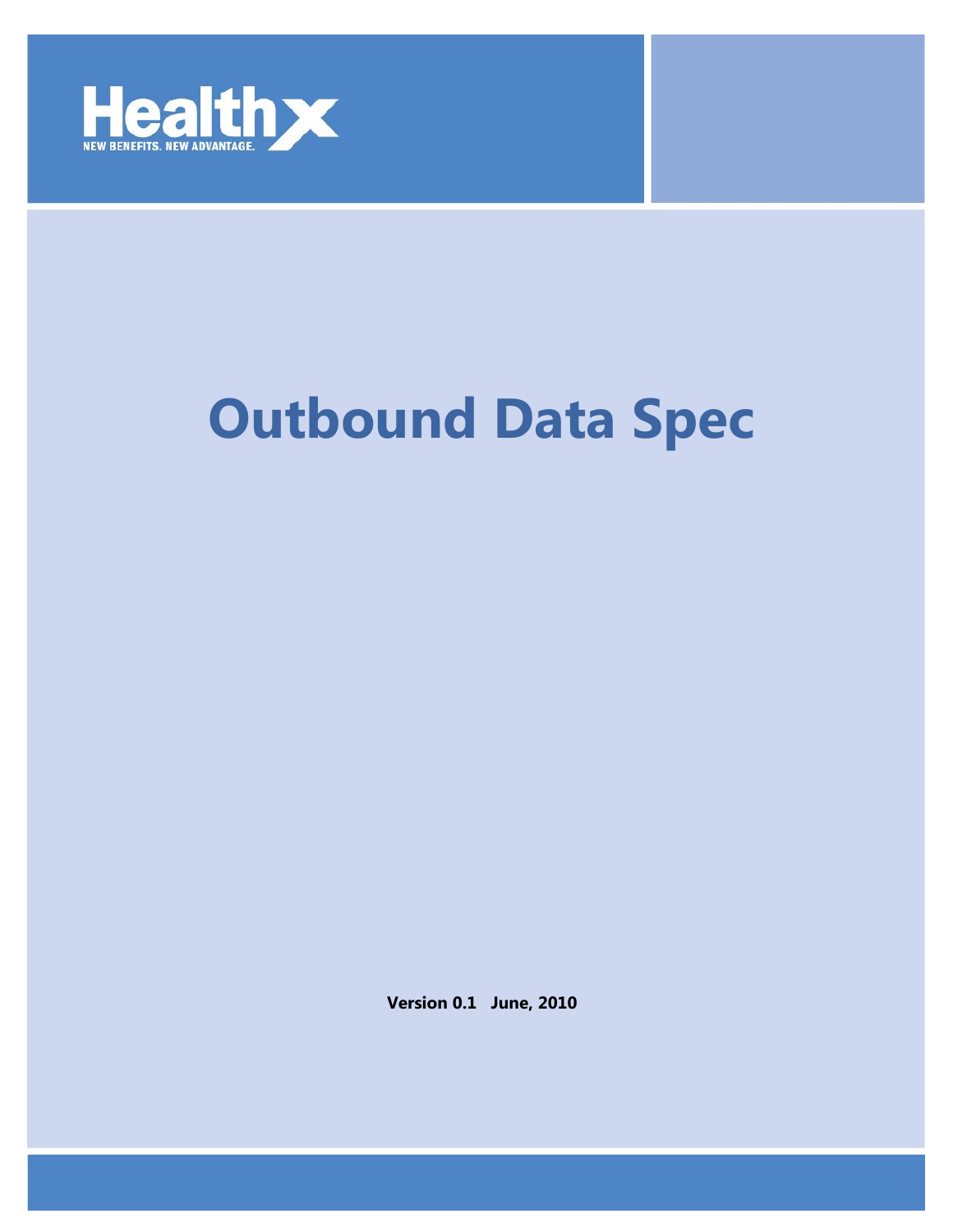## **Alere HRA Question Data Elements**

| Field #        | <b>Field Name</b> | Len | Гуре | <b>Notes</b>                                                                          |
|----------------|-------------------|-----|------|---------------------------------------------------------------------------------------|
|                | QuestionNum       | 12  | NU   | The question number. Relates to QuestionNum in the<br>Alere HRA Answers data elements |
| $\overline{2}$ | QuestionName      | 50  | AN   | The name of the question                                                              |
| ર              | QuestionText      | 500 | AN   | The full question text                                                                |

## **Alere HRA Answer Data Elements**

| Field # | <i><b>Field Name</b></i> | Len | Type        | <b>Notes</b>                                                                            |
|---------|--------------------------|-----|-------------|-----------------------------------------------------------------------------------------|
|         | HRA ID                   | 38  | <b>GUID</b> | Relates to the HRA_ID in the Alere HRA Demographics<br>data elements                    |
|         | QuestionNum              | 12  | NU.         | The question number. Relates to QuestionNum in the<br>Alere HRA Questions data elements |
| 3       | Answer                   | 500 | AN          | The member's answer to the question                                                     |

## **Alere HRA Demographic Data Elements**

| Field #       | <b>Field Name</b> | Len | Type        | <b>Notes</b>                                                                                                  |
|---------------|-------------------|-----|-------------|---------------------------------------------------------------------------------------------------------------|
|               | HRA ID            | 38  | <b>GUID</b> | The unique identifier for the answers record. Relates to<br>the HRA ID in the Alere HRA Answers data elements |
| $\mathcal{P}$ | LastName          | 50  | AN          | Last name of participant taking the survey                                                                    |
| 3             | <b>FirstName</b>  | 50  | AN          | First name of participant taking the survey                                                                   |
| 4             | DOB.              | 8   | DT          | Date of birth of participant in CCYYMMDD format                                                               |
| 5             | ResponseID        | 64  | AN          | Alere generated ID for the participant for this survey                                                        |